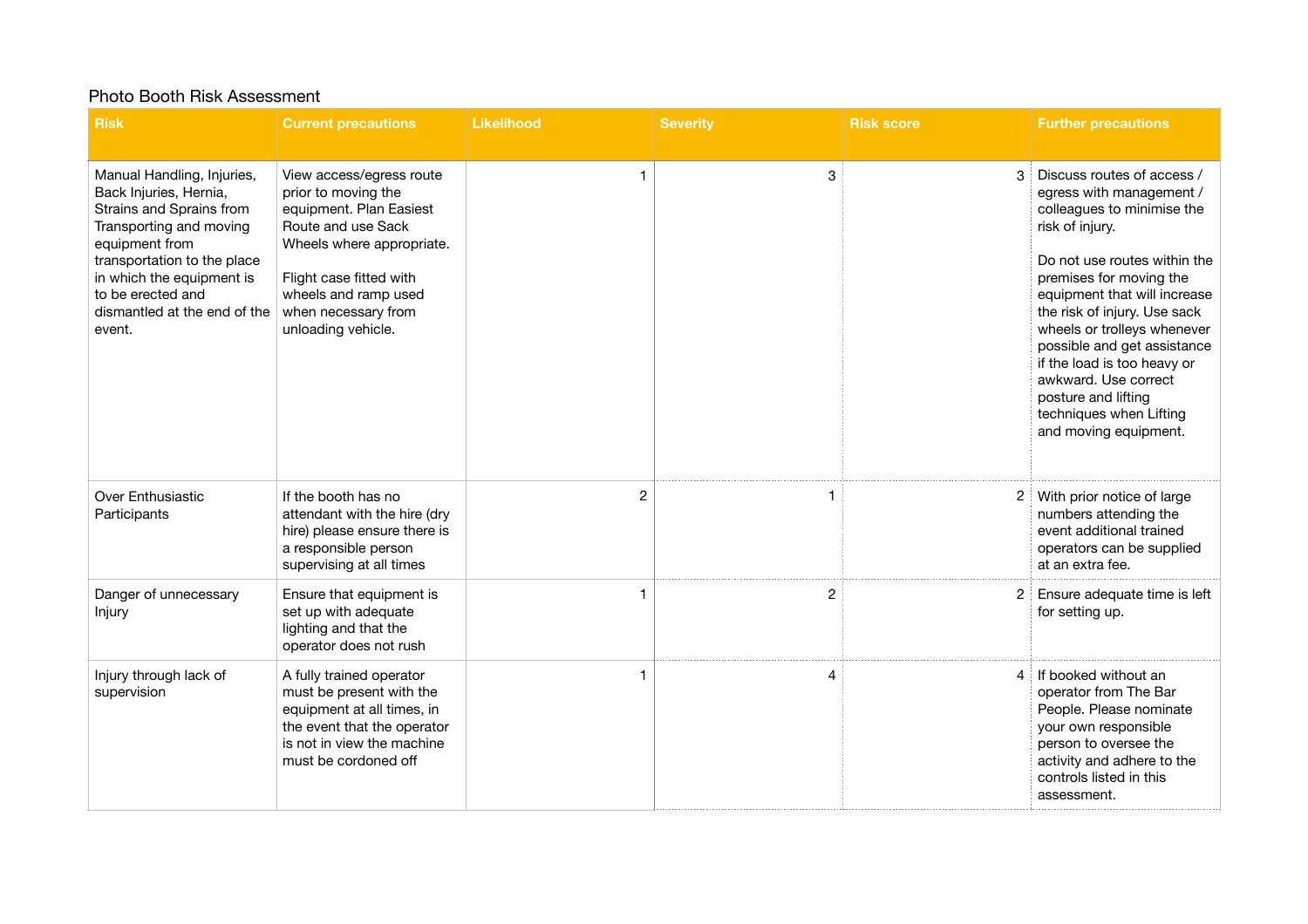| <b>Risk</b>                                    | <b>Current precautions</b>                                                                                                                                                                                                        | <b>Likelihood</b> | <b>Severity</b> | <b>Risk score</b>    | <b>Further precautions</b>                                                                                                                |
|------------------------------------------------|-----------------------------------------------------------------------------------------------------------------------------------------------------------------------------------------------------------------------------------|-------------------|-----------------|----------------------|-------------------------------------------------------------------------------------------------------------------------------------------|
| Unruly Behaviour                               | The most important rule of<br>all is that the operator's<br>decision is final, refusal to<br>abide by the operators<br>guidance will result in ride<br>refusal& in extreme<br>circumstances closure of<br>the magic mirror booth. | -1                | $\mathbf{2}$    |                      | $2 \nvert N/A$                                                                                                                            |
| Magic mirror booth Falling<br>Over             | Magic mirror is fitted inside<br>a flight case and secured in<br>one easy to transport /<br>setup unit.                                                                                                                           |                   |                 | 4                    | Magic Mirror booth is setup<br>on a flat surface and does<br>not rock or move.                                                            |
| Electrocution                                  | Electrical units are visually<br>inspected for obvious<br>faults. All equipment is PAT<br>tested once a year, cables<br>are covered and only<br>trained and insured<br>employees should have<br>access.                           |                   |                 | 4                    | If sockets are used at the<br>venue, we ask the client<br>that power supplies are<br>suitable and safe.                                   |
| Electrocution                                  | Participants spilling drinks<br>near electrics.                                                                                                                                                                                   |                   | 2               | $\mathbf{2}^{\circ}$ | Ensure that guests leave<br>there drinks in a designated<br>area and do not take them<br>near the photo booth or<br>electrical equipment. |
| Participants falling or<br>tripping over props | Ensure that once guests<br>have finished using the<br>equipment/props that they<br>put back in the prop box/<br>stand to reduce any<br>tripping hazard.                                                                           |                   | 2               | 2                    | Operator to pick up props<br>and put back if guests have<br>not already done this.                                                        |
|                                                |                                                                                                                                                                                                                                   |                   |                 |                      |                                                                                                                                           |